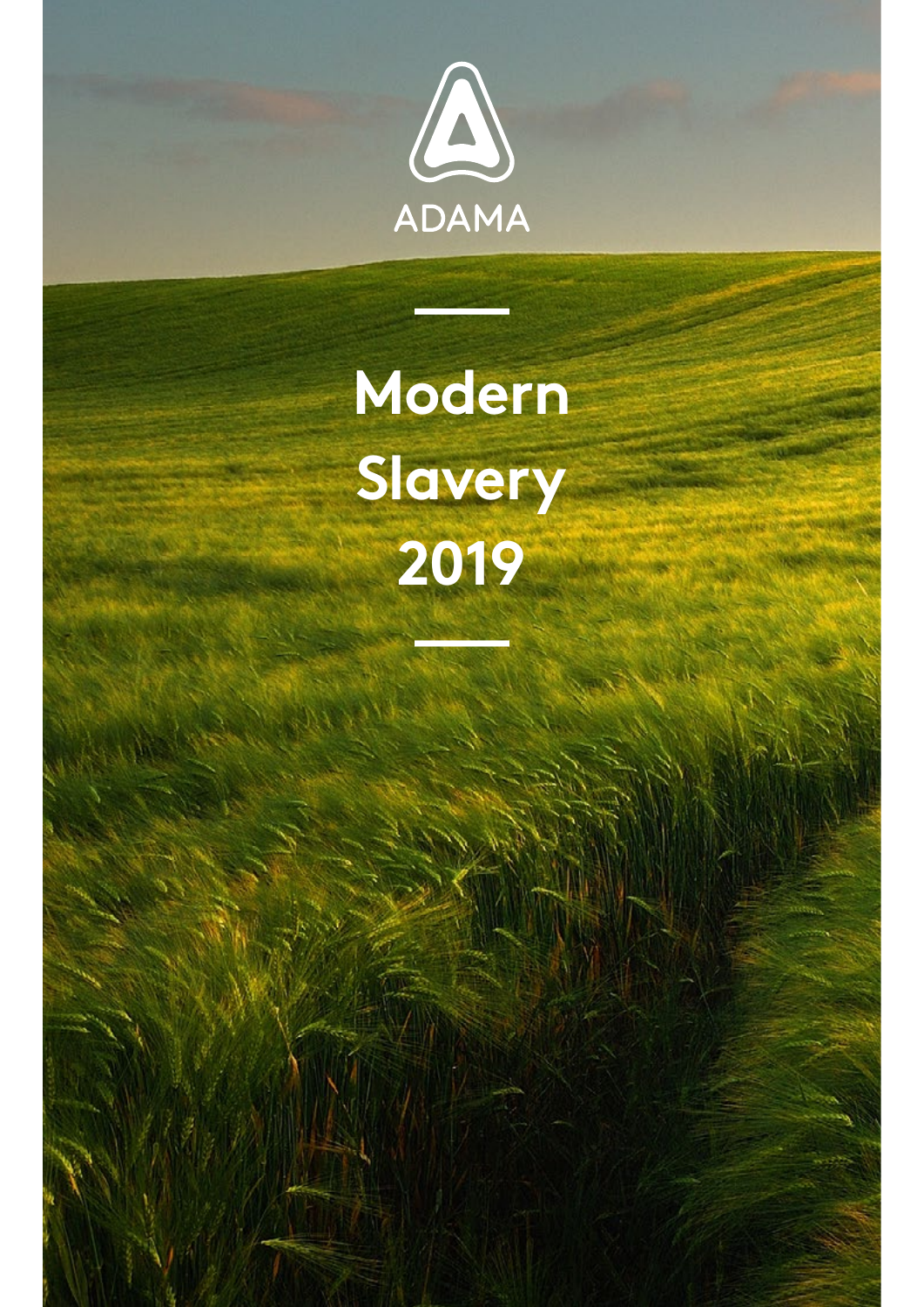### **Our Policies on Slavery** and Human Trafficking

ADAMA is committed to protecting human rights. We place great importance on this value and view it as a cornerstone of our activities. Furthermore, we invest areat efforts into identifying and doing business with partners who aspire to conduct their business in a similar manner

Adama's Code of Conduct (revised 2018) is a guide to the ethical standards that are expected of all our employees as representatives of the Group, when dealing with governmental authorities, suppliers, customers, competitors, and the community in which we conduct our business. It outlines our business, social, and environmental responsibilities, and clearly sets out the standards we expect from our people and our partners.

In 2018 all Adama employees were trained via on-line training or face to face training in all aspects of our Code of Conduct. The Code of Conduct is available at www adama.com

# **Practices Practices**

ADAMA employs more than 6,600 people in over 45 countries. At the end of 2017, time positions. ADAMA prefers to employ 97% of our employees were working in fullits personnel on a permanent rather than a temporary basis. Thus, the vast majority of employees receive a full salary and benefits.

Contract employees are hired to implement special seasonal projects by filling temporary job vacancies, primarily in plants (in India, Israel, and Brazil) and in accordance with seasonal requirements.

ADAMA is committed to providing a safe work environment to its employees, and strictly follows all relevant law provisions to protect the health of its employees. To ensure a safe work environment, we implement a relevant and tailored safety program in each of our facilities

The conditions for employment at ADAMA are determined by collective agreements, personal contracts, or other arrangements, in accordance with the relevant laws in the various countries of our operations. In many cases, we have established employment procedures and policies above and beyond the standards required by law. We do not use working arrangements, or apprenticeship labor-only contracting, subcontracting, homeschemes to avoid employer obligations.

ADAMA complies with all relevant labor and employment laws in all the countries of our activity, including the payment of required minimum wage or above.

ADAMA provides its employees all the benefits required by law and in many cases - above the legal requirements. To help us define criteria for salaries and benefits, we conduct annual salary surveys (salary benchmarks), which help us evaluate the standard for our terms and conditions versus the market in each country. Our goal is to provide remuneration that is equivalent to those in local markets, or which surpasses them.

ADAMA recognizes the right of our employees to join trade unions, conduct collective negotiations, and enjoy all the rights available to them through their membership in those unions. We have never restricted freedom of association, and we continue to support the process of collective negotiations, and to protect the rights of all employees. Approximately 34% of our employees are represented by collective agreements which generally cover pay rates, working hours, other terms and conditions of employment, certain employee benefits, and orderly settlement of labor disputes.

# **Corporate Social Responsibility**

Our quiding principles in corporate governance are transparency and simplicity. We aim to internalize the values of Corporate Social Responsibility in our corporate culture, and to continue to persevere in disclosure and transparency.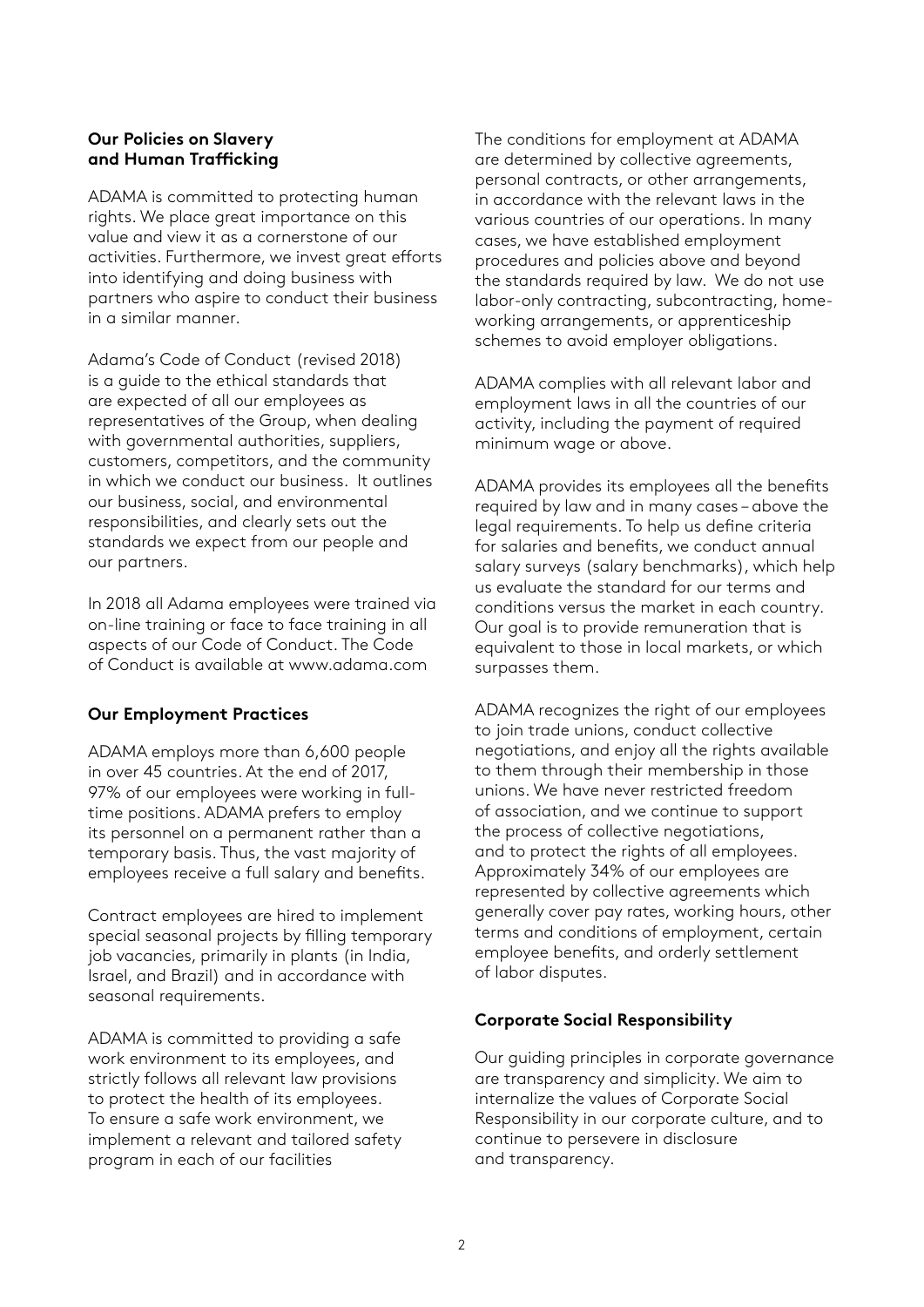In 2017 Adama published its sixth ADAMA Corporate Social Responsibility Report (CSR) produced in accordance with the GRI Standards framework at the "Core" level. The report provides information to all our stakeholders including our customers, employees, investors, business partners, community members, and governmental and non-governmental organizations. In 2017 Adama took new and significant measures to bolster the substance of our CSR report including partnering with Ecovadis, a leading provider of CSR ratings and scorecard services. We provided thorough input for the company's CSR questionnaire, which we will continue to work with in the future. In 2017, we also conducted a materiality process to identify sustainability issues and the report grouped the results into three areas, employees, environmental friendliness and corporate governance. The report is available at https://www.adama. com/documents/130172/7253197/CSR adama\_2016-2017\_Final.pdf.

### **Production and Procurement**

Adama has 7 global product development centers and 21 production sites - both synthesis and formulation.

We are constantly expanding our production capacity. We do this primarily by establishing new production capabilities at our existing synthesis, formulation, and packaging facilities, as well as by integrating production facilities owned by acquired companies. Approximately half of the production of our active ingredients takes place in one of our plants, with 80% of our products manufactured and/or formulated at our sites. This allows us to ensure the quality of our products and to ensure that good employment practices are adopted. Final formulation and packaging-which require less complex production facilities-are completed in either those main plants, in the customer's country, or a nearby country under strict rules and quidelines which include detailed supplier quality and performance audits.

Adama procures materials globally and to a large extent in China and India. Our suppliers are chemical manufacturers which is a complex and skilled activity requiring employees with advanced educational levels and we consider there is less vulnerability to exploitation via modern slavery practices than other industries.

### **Assessment Risk**

Adama believes that our operations are at low to very low risk of forced or compulsory labor or child labor.

Adama does not use forced, bonded, nor compulsory labor, nor participates in any form of exploitative child labor practices. Subject to applicable law, Adama may authorize children at the age of 14-18 to participate in summer work, industrial placement, or internship (but not in hazardous conditions nor during night hours), in compliance with local applicable law and under managerial supervision.

# **Future Initiatives**

From 2019 Adama will take positive action within our procurement division to highlight the issue of modern slavery and to ensure that our suppliers understand that adherence to fair labor conditions is a key part of supplier approval. A system for auditing suppliers will be introduced.

#### **Reporting**

In addition to the confidential code of conduct breach reporting process set out in the Code of Conduct Adama runs a Speak Up Service that is a confidential hotline enabling anyone including external third parties to report a potential concern with a modern slavery issue via an independent service which is available in all Adama languages.